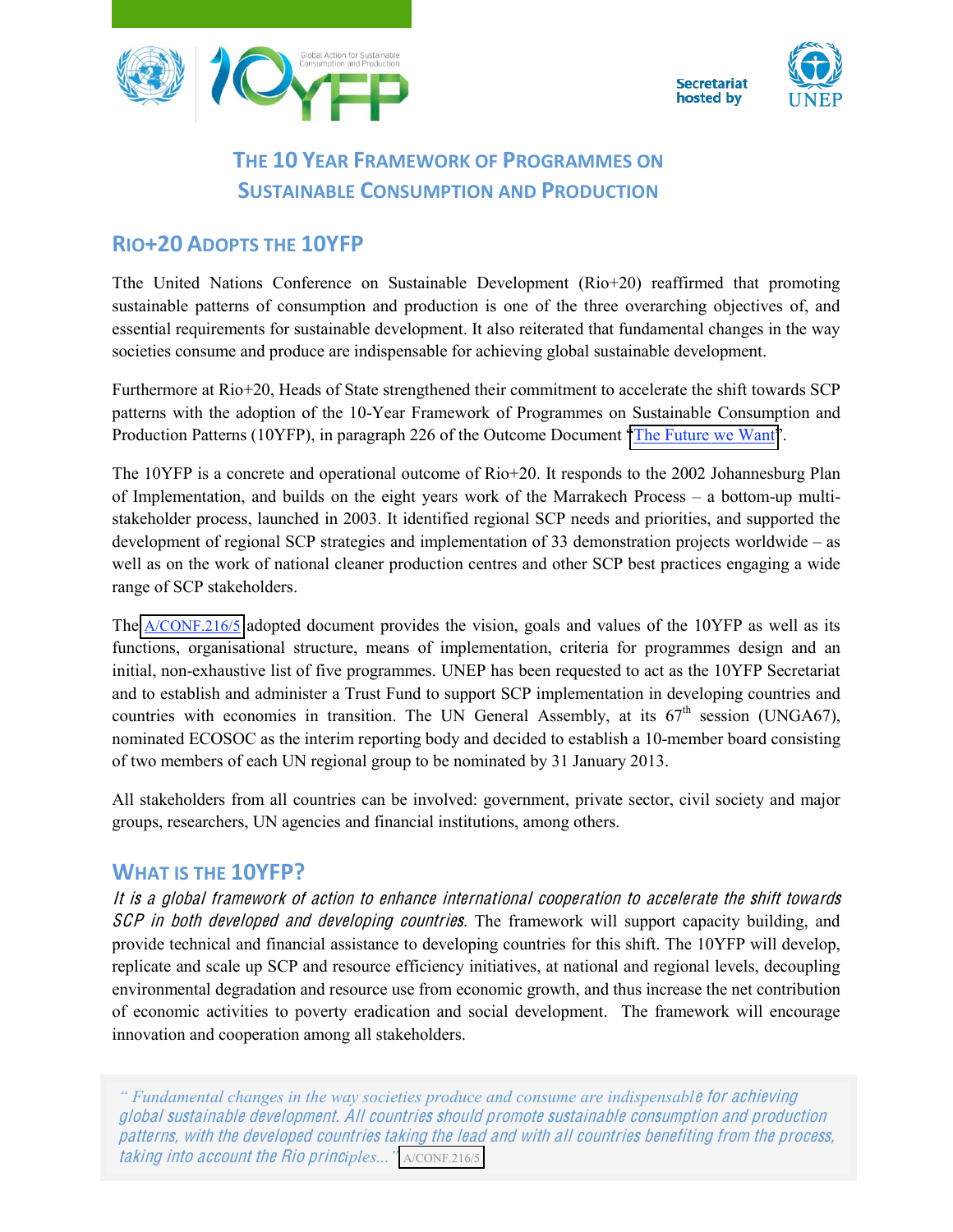



### **MAIN OBJECTIVES**

- Support regional and national policies and initiatives to accelerate the shift towards SCP, contributing to resource efficiency and decoupling economic growth from environmental degradation and resource use, while creating new job/mar ket opportunities and contributing to poverty eradication and social development.
- Mainstream SCP into sustainable development policies, programmes and strategies, as appropriate, including into poverty reduction strategies.
- Provide financial and technical assistance and capacity building to developing countries, supporting the implementation of SCP activities at the regional and national levels.
- Enable all stakeholders to share information and knowledge on SCP tools, initiatives and best practices, raising awareness and enhancing cooperation and development of new partnerships – including public-private partnerships.

# **ORGANIZATIONAL STRUCTURE**

The 10YFP includes: a Secretariat, a UN Interagency Coordination Group, a "small" Board, National and Stakeholders Focal Points, and a Reporting Body.

- a) Secretariat: UNEP has been requested to serve as the 10YFP Secretariat, to fulfil the following functions: i) cooperate closely with and respond to Member States; ii) collaborate with all relevant United Nations bodies; iii) foster the active participation of key stakeholders; iv) contribute to the fulfilment of the functions of the 10YFP; v) organize and service relevant meetings on the 10YFP; and vi) report biennially to ECOSOC (as ad interim reporting body) on the activities and vi) financial performance of the Trust Fund.
- b) UN Interagency Coordination Group: the main objectives of this group will be to ensure UN cooperation in the implementation of the 10YFP identifying synergies and joint projects, and engaging the UN agencies in relevant 10YFP activities (e.g. programmes, research, meetings, national implementation).
- c) Small Board: UNGA67 has decided to establish a 10-member board consisting of two members from each UN regional group. It will have the following functions: i) guiding the secretariat; ii) assisting in securing funding, including contributions to the Trust Fund; iii) overseeing the secretariat's operation of the trust fund and ensuring neutrality, transparency and accountability; iv) reporting progress annually to ECOSOC (as ad interim reporting body); v) convening international and regional meetings; vi) guiding preparations for the five-year review of the 10 year Framework of Programmes, among others.
- d) National and Stakeholders Focal Points: will be nominated by member states with the objective of ensuring contact and coordination with the Board and the Secretariat and to support the 10YFP implementation.
- e) Reporting body: The UNGA67 has nominated ECOSOC as the *ad interim* Member State body, to receive reports from the 10YFP Secretariat and Board. The UNGA68 will review this interim arrangement.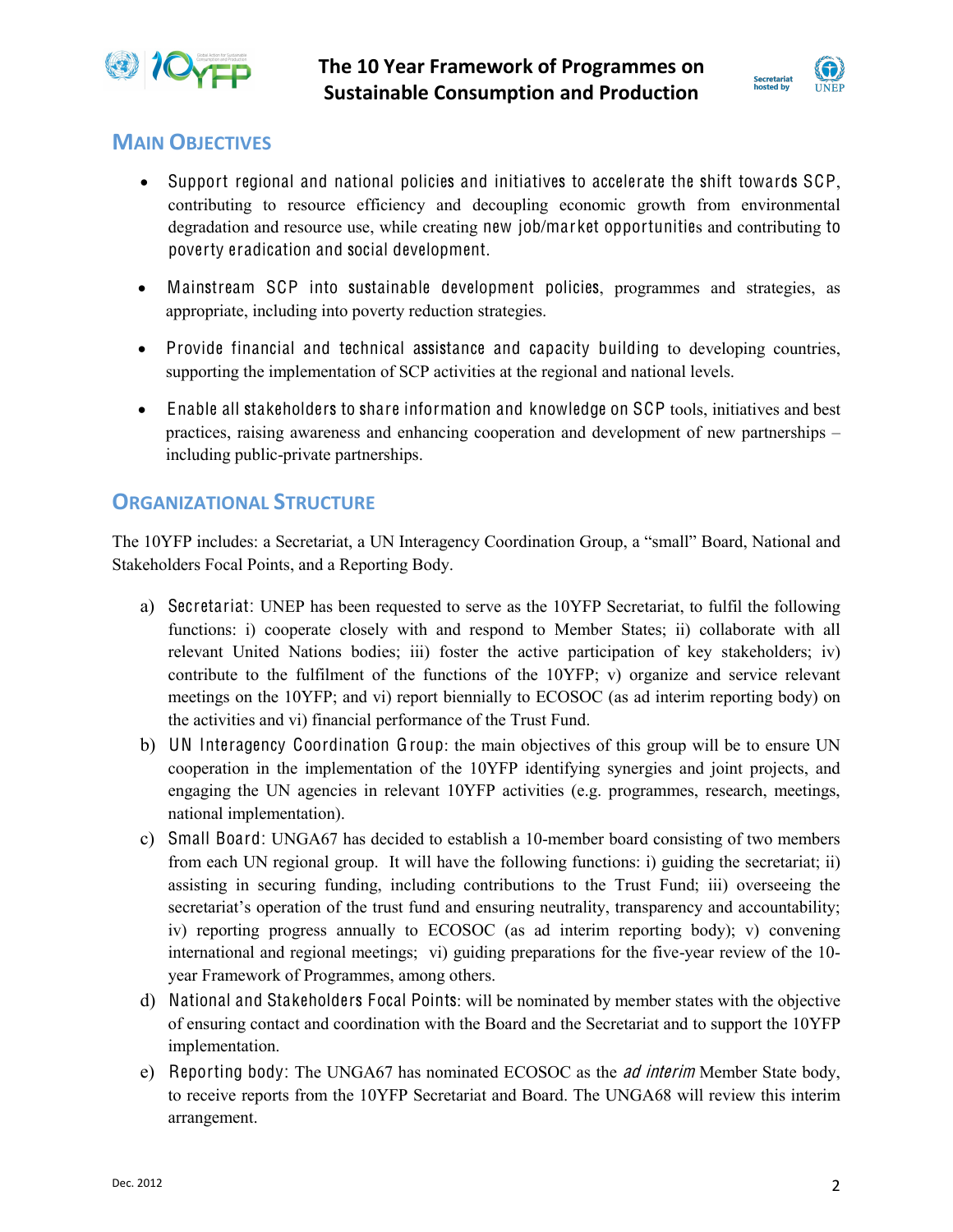

**The 10 Year Framework of Programmes on Sustainable Consumption and Production**





### **MEANS OF IMPLEMENTATION**

Means of implementation are through voluntary contributions from all sources, and a Trust Fund to be administered by UNEP. Another implementation mechanism will be the Global SCP Clearinghouse and will serve as the information sharing platform.

- T rust Fund: its main objectives are to receive and mobilize resources in a stable, sustained and predictable manner to develop and support SCP programmes in developing countries and countries with economies in transition, mainly providing seed money for capacity building activities delivered through its programmes. The Trust Fund will not be the sole source of funding for the 10YFP, which will attract funding from a range of bilateral and multilateral sources.
- The Global SCP Clearinghouse: it will enable all relevant stakeholders to share information and tools, learn and share best practices on SCP identified in various regions. It will offer a dynamic and interactive one-stop hub bringing together and expanding the SCP community worldwide through a harmonized knowledge and experience sharing environment that will lead to more innovation, cooperation and partnerships for SCP implementation. The pre-launching of the Clearinghouse is planned for mid-January 2013.